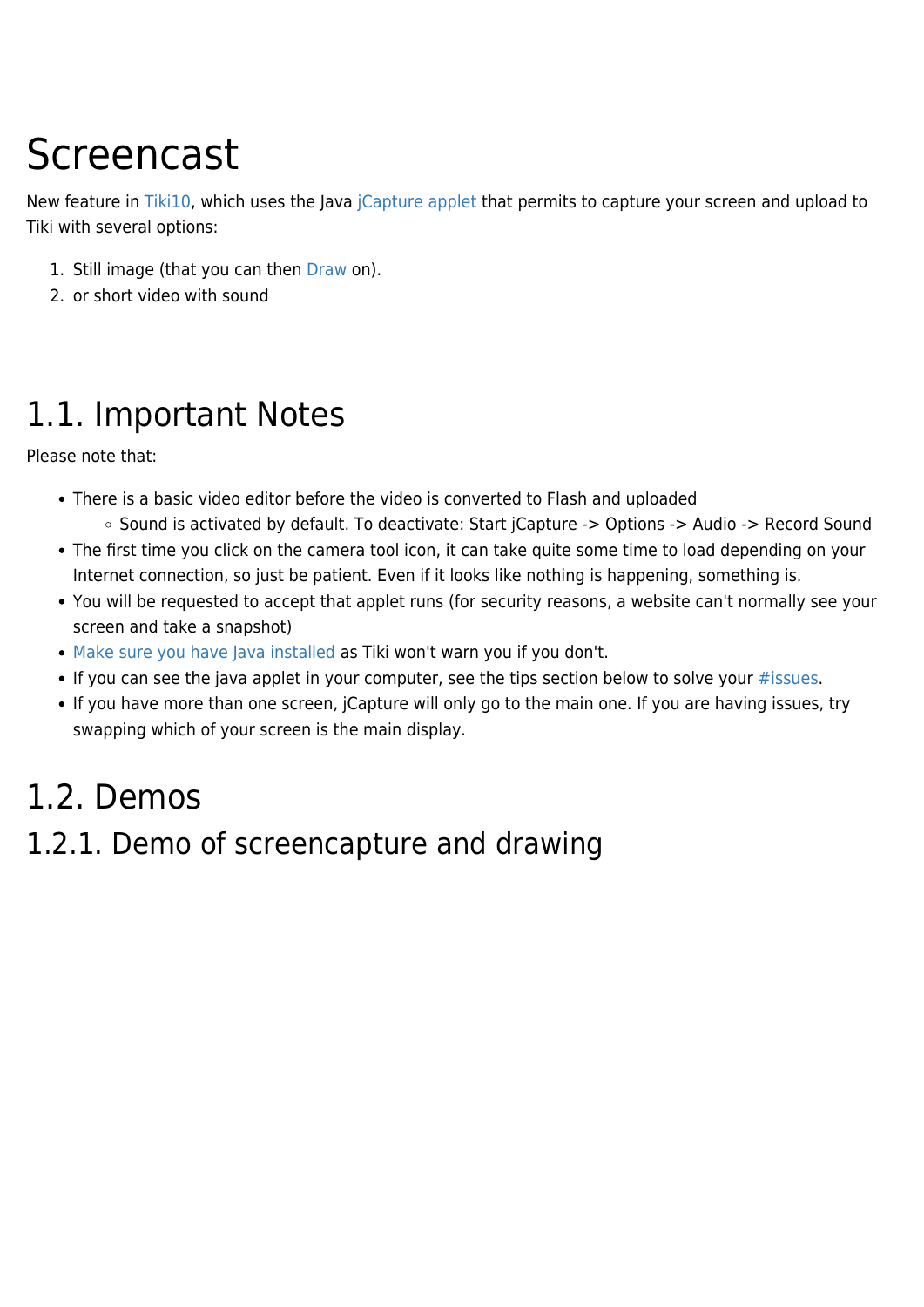## 1.3. How to make longer videos

If short videos (ex.: 20 seconds) work well, but longer ones (ex.: 3 minutes) don't work, try tweaking the following settings.

#### 1.3.1. Increase memory of your java Applet

[http://www.hammurapi.com/dokuwiki/doku.php/products:jcapture:start#memory\\_issues](http://www.hammurapi.com/dokuwiki/doku.php/products:jcapture:start#memory_issues)

#### 1.3.2. Increase storage size of the file gallery

By default, the recorded video is converted to Flash and stored in the File Gallery. By default, Tiki file gallery stores data in MySQL. And by, default, MySQL doesn't permit large files. See: [Upload file size](https://doc.tiki.org/Upload-file-size)

#### 1.3.3. Reduce Frames Per Second (FPS)

Try this if your audio and video gets out of sync

#### 1.3.4. Save in MP3 instead of WAV

By default, the recorded audio is in WAV format (which makes big files). You can use the WAV2MP3 command to use an MP3 encoder as documented at:

<http://www.hammurapi.com/dokuwiki/doku.php/products:jcapture:start#audio>

# 1.4. Not showing up? Enable the Java console

Screencast uses the jcapture-applet, wihch runs on Java, and that is probably the source of the issue. The first thing to try is to upgrade your java to the latest stable version. [http://www.java.com/en/download/help/index\\_installing.xml](http://www.java.com/en/download/help/index_installing.xml)

And then, you can manually enable the java console so that it shows up whenever you attempt to run any java applet (such as jcapture). This way you will be able to see whatever warning or messages the java console